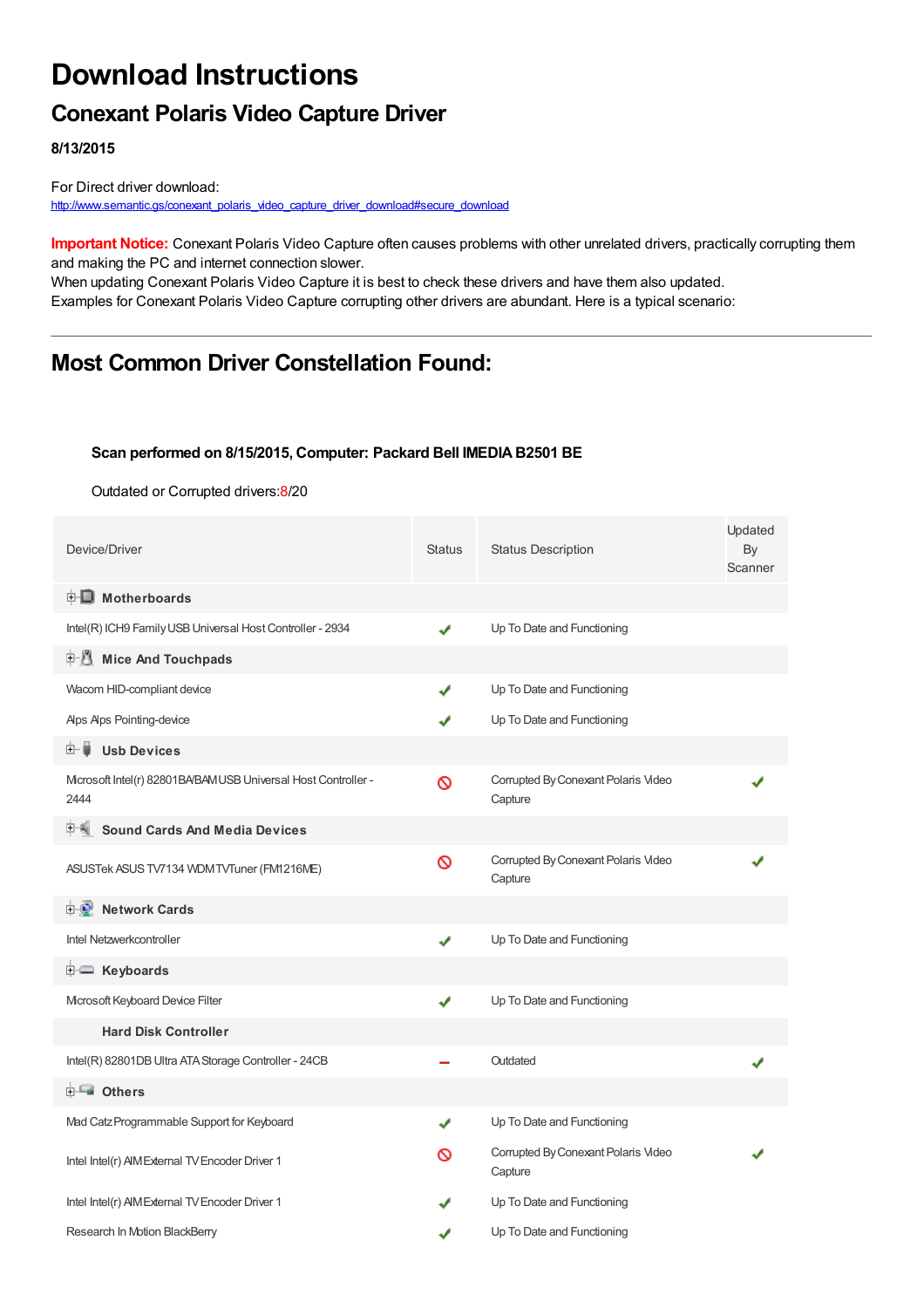| <b>ACEECA Palm Handheld</b>                              | J | Up To Date and Functioning                     |  |
|----------------------------------------------------------|---|------------------------------------------------|--|
| Acronis Seagate DiscWizard Image Backup Archive Explorer |   | Up To Date and Functioning                     |  |
| <b>D</b> Cameras, Webcams And Scanners                   |   |                                                |  |
| Canon Canon MP600R                                       | ✔ | Up To Date and Functioning                     |  |
| <b>Dideo Cards</b>                                       |   |                                                |  |
| NVIDIA NVIDIA GeForce GT 630M                            | Ø | Corrupted By Conexant Polaris Video<br>Capture |  |
| <b>Devices</b> Input Devices                             |   |                                                |  |
| <b>GENERIC USB Human Interface Device</b>                |   | Outdated                                       |  |
| <b>E-17 Port Devices</b>                                 |   |                                                |  |
| PROLINK PROLINK Diagnostics Device (COMB)                | ✔ | Up To Date and Functioning                     |  |
| <b>D</b> Monitors                                        |   |                                                |  |
| Sony Digital Flat Panel (1024x768)                       | Ø | Corrupted By Conexant Polaris Video<br>Capture |  |
| Mobile Phones And Portable Devices                       |   |                                                |  |
| <b>Acer NOKIA</b>                                        | Ø | Corrupted By Conexant Polaris Video<br>Capture |  |

# **Conexant Polaris Video Capture Driver Models:**

| <b>Driver Model</b>                                        | <b>Original</b><br><b>Upload Date</b> | Last<br><b>Modification</b> | <b>Driver File</b>                                                                       | <b>File</b><br><b>Size</b> | <b>Most Compatible</b><br><b>Computer Model</b> | <b>Availabilty</b><br><b>To Scanner</b> |
|------------------------------------------------------------|---------------------------------------|-----------------------------|------------------------------------------------------------------------------------------|----------------------------|-------------------------------------------------|-----------------------------------------|
| <b>Conexant Polaris Video</b><br>Capture 2.1361.14         | 8/22/2014                             | 8/7/2015                    | conexant_polaris_video_capture-<br>186kb HPRC520AA-ABUm7590.uk,<br>2.1361.14.exe         |                            |                                                 | ✔                                       |
| <b>Conexant Polaris Video</b><br><b>Capture C1.12669</b>   | 11/25/2014                            | 8/11/2015                   | conexant_polaris_video_capture-<br>151kb Fujitsu D2312-C1,<br>c1.12669.exe               |                            |                                                 |                                         |
| <b>Conexant Polaris Video</b><br><b>Capture R2.12202</b>   | 10/9/2014                             | 8/8/2015                    | conexant_polaris_video_capture-<br>195kb Lenovo ThinkCentre M55p,<br>r2.12202.exe        |                            |                                                 | ✔                                       |
| <b>Conexant Polaris Video</b><br><b>Capture Q1.1391.12</b> | 1/1/2015                              | 8/10/2015                   | conexant_polaris_video_capture-<br>112kb Notebook MIM2280,<br>q1.1391.12.exe             |                            |                                                 |                                         |
| <b>Conexant Polaris Video</b><br><b>Capture 31.1682.1</b>  | 10/16/2014                            | 8/6/2015                    | conexant_polaris_video_capture-<br>100kb Packard Bell IVEDIA X1300 AIO,<br>31.1682.1.exe |                            |                                                 | ✔                                       |
| <b>Conexant Polaris Video</b><br>Capture 42696             | 12/24/2014                            | 8/8/2015                    | conexant_polaris_video_capture-<br>216kb BenQ Joybook S32,<br>42696.exe                  |                            |                                                 |                                         |
| <b>Conexant Polaris Video</b><br>Capture 70463             | 1/9/2015                              | 8/7/2015                    | conexant_polaris_video_capture-22kb Panasonic CF-30F3SAXAM<br>70463.exe                  |                            |                                                 | ✔                                       |
| <b>Conexant Polaris Video</b><br><b>Capture 61.1273</b>    | 8/27/2014                             | 8/11/2015                   | conexant_polaris_video_capture-<br>130kb<br>61.1273.exe                                  |                            | Toshiba SATELLITE PRO C50-A-<br>1J1.            |                                         |
| <b>Conexant Polaris Video</b><br>Capture 73487             | 7/28/2014                             | 8/3/2015                    | conexant_polaris_video_capture-<br>20kb BM8187RGH<br>73487.exe                           |                            |                                                 |                                         |
| <b>Conexant Polaris Video</b><br><b>Capture 71.1622</b>    | 12/26/2014                            | 8/9/2015                    | conexant_polaris_video_capture-<br>40kb Sony SVE14A25CDB,<br>71.1622.exe                 |                            |                                                 |                                         |
| <b>Conexant Polaris Video</b><br><b>Capture 83902.1</b>    | 11/20/2014                            | 8/11/2015                   | 83902.1.exe                                                                              |                            |                                                 |                                         |
| <b>Conexant Polaris Video</b><br>Capture R1.11.1904        | 7/30/2014                             | 8/9/2015                    | conexant_polaris_video_capture-<br>153kb Sony VGN-AW52JGB,<br>r1.11.1904.exe             |                            |                                                 |                                         |
| <b>Conexant Polaris Video</b><br><b>Capture 1.1033</b>     | 10/21/2014                            | 8/5/2015                    | conexant_polaris_video_capture-<br>187kb +PPavilion dv9500 PC Notebook,<br>1.1033.exe    |                            |                                                 | ✔                                       |
| <b>Conexant Polaris Video</b><br>Capture 72624             | 8/21/2014                             | 8/4/2015                    | conexant_polaris_video_capture-<br>139kb LGLS50-AC6U1,<br>72624.exe                      |                            |                                                 |                                         |
|                                                            |                                       |                             |                                                                                          |                            |                                                 |                                         |

**Conexant Polaris Video**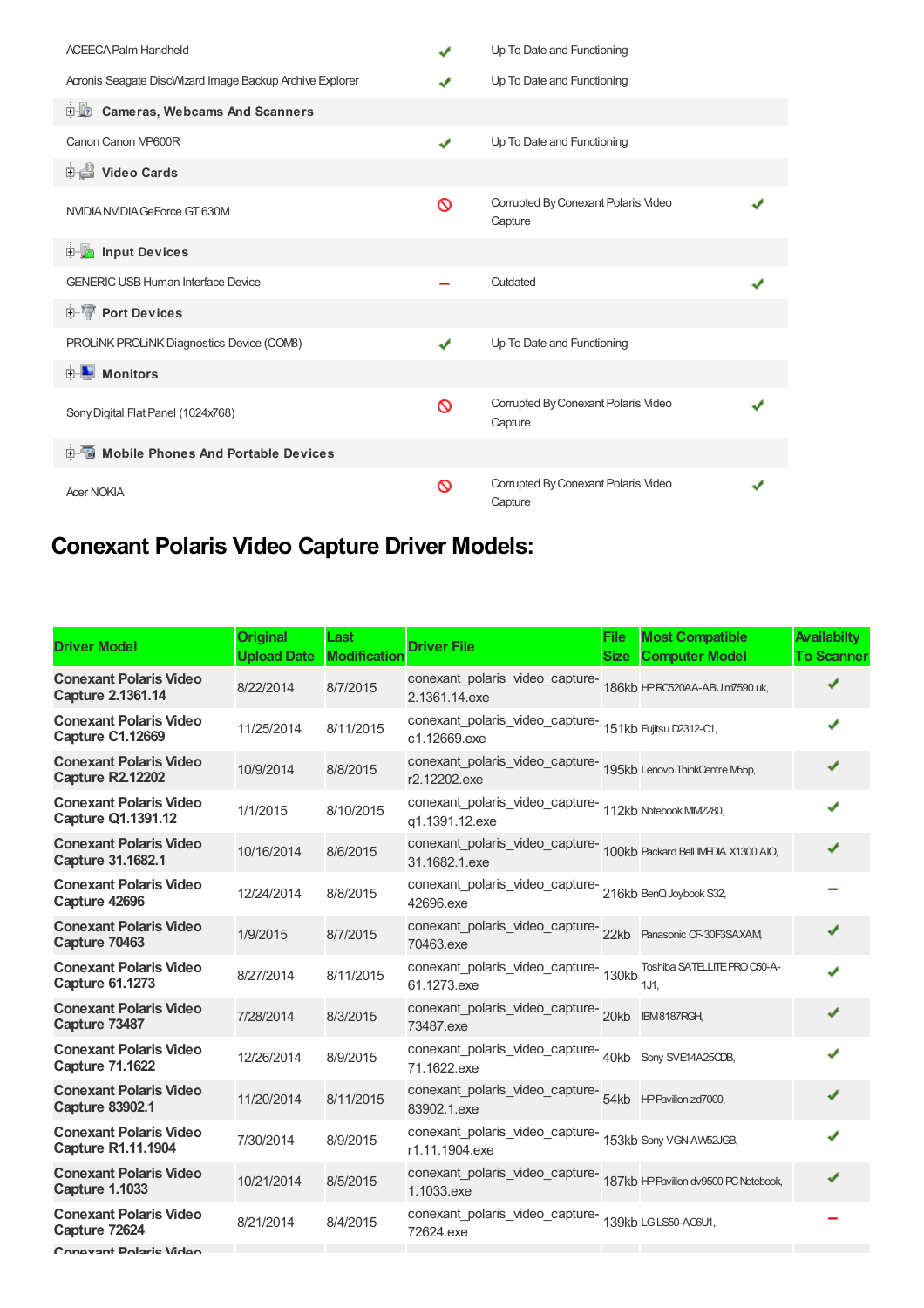| <b>UUIICAAIIL FUIAIIS VIUCU</b><br><b>Capture 3381.12</b>  | 11/5/2014  | 8/8/2015  | w-3381.12.exe                                                                         | 97kb Panasonic CF-28PTJGZDM                   | ✔ |
|------------------------------------------------------------|------------|-----------|---------------------------------------------------------------------------------------|-----------------------------------------------|---|
| <b>Conexant Polaris Video</b><br><b>Capture 2.13332</b>    | 11/1/2014  | 8/4/2015  | muxkdm-2.13332.exe                                                                    | 164kb Panasonic CF-R3DW1AXS,                  |   |
| <b>Conexant Polaris Video</b><br>Capture 70692             | 9/12/2014  | 8/8/2015  | conexant_polaris_video_capture-<br>70692.exe                                          | 183kb GOLDENTEC UDP NAXOS-G74L,               | ✔ |
| <b>Conexant Polaris Video</b><br><b>Capture 70032.1</b>    | 11/25/2014 | 8/6/2015  | romruf-70032.1.exe                                                                    | 21kb Panasonic CF-53AACZYFT,                  | ✔ |
| <b>Conexant Polaris Video</b><br><b>Capture 301.104</b>    | 7/30/2014  | 8/9/2015  | conexant_polaris_video_capture-<br>121kb LGR460-KABLGL,<br>301.104.exe                |                                               |   |
| <b>Conexant Polaris Video</b><br>Capture U73483            | 12/19/2014 | 8/7/2015  | conexant_polaris_video_capture-<br>136kb Fujitsu LifeBook T4310,<br>u73483.exe        |                                               |   |
| <b>Conexant Polaris Video</b><br><b>Capture Q71.1634</b>   | 1/12/2015  | 8/6/2015  | conexant_polaris_video_capture-<br>43kb BM2673CXG,<br>q71.1634.exe                    |                                               |   |
| <b>Conexant Polaris Video</b><br><b>Capture 1.13798</b>    | 10/28/2014 | 8/11/2015 | conexant_polaris_video_capture-<br>135kb ASUS X200MA,<br>1.13798.exe                  |                                               | J |
| <b>Conexant Polaris Video</b><br>Capture 73334             | 11/10/2014 | 8/12/2015 | conexant_polaris_video_capture-181kb Panasonic FZ-G1AAHJXRM<br>73334.exe              |                                               | ✔ |
| <b>Conexant Polaris Video</b><br><b>Capture 60701.1</b>    | 10/17/2014 | 8/6/2015  | conexant_polaris_video_capture-168kb Sony VGNAW37GY_Q<br>60701.1.exe                  |                                               | ✔ |
| <b>Conexant Polaris Video</b><br><b>Capture 3662.1</b>     | 8/9/2014   | 8/6/2015  | conexant_polaris_video_capture-121kb BM682342G,<br>3662.1.exe                         |                                               | ✔ |
| <b>Conexant Polaris Video</b><br><b>Capture 1.13029</b>    | 10/25/2014 | 8/8/2015  | conexant_polaris_video_capture-<br>171kb HP<br>327AA-ABF a6115.f,<br>1.13029.exe      |                                               |   |
| <b>Conexant Polaris Video</b><br><b>Capture L4222.10</b>   | 8/15/2014  | 8/10/2015 | m-l4222.10.exe                                                                        | 66kb LGS1-M223A8,                             | ✔ |
| <b>Conexant Polaris Video</b><br>Capture R41.1099          | 12/5/2014  | 8/10/2015 | -r41.1099.exe                                                                         | 162kb NEC NEC POWERMATE X8550,                |   |
| <b>Conexant Polaris Video</b><br><b>Capture H21.11.184</b> | 12/6/2014  | 8/11/2015 | conexant_polaris_video_capture- 60kb Sony VPCH1S1E<br>h21.11.184.exe                  |                                               |   |
| <b>Conexant Polaris Video</b><br><b>Capture 302.193</b>    | 11/4/2014  | 8/12/2015 | conexant_polaris_video_capture-<br>156kb BM2672EJ1,<br>302.193.exe                    |                                               | ✔ |
| <b>Conexant Polaris Video</b><br>Capture 70427             | 11/20/2014 | 8/6/2015  | conexant_polaris_video_capture- 57kb Sony POG-FR295MP,<br>70427.exe                   |                                               | J |
| <b>Conexant Polaris Video</b><br>Capture Z30822.1          | 12/6/2014  | 8/5/2015  | synebkjis-z30822.1.exe                                                                | 171kb IBMSystemx3200 M3-[7328K1G,             | ✔ |
| <b>Conexant Polaris Video</b><br><b>Capture 321.12</b>     | 9/30/2014  | 8/10/2015 | conexant_polaris_video_capture-138kb<br>321.12.exe                                    | Packard Bell EasyNote_MT85-M-<br>008FR        |   |
| <b>Conexant Polaris Video</b><br><b>Capture 80732.1</b>    | 12/2/2014  | 8/6/2015  | conexant_polaris_video_capture-<br>132kb<br>80732.1.exe                               | <b>SAMSUN</b><br>400B4A/400B5A/200B4A/200B5A, | ✔ |
| <b>Conexant Polaris Video</b><br><b>Capture 1.12639</b>    | 1/14/2015  | 8/6/2015  | yojnhin-1.12639.exe                                                                   | 148kb HP RZ482AA-ABF m8090.f,                 |   |
| <b>Conexant Polaris Video</b><br>Capture 71.131.13         | 10/16/2014 | 8/11/2015 | conexant_polaris_video_capture-<br>117kb LGR200-RCP55R<br>71.131.13.exe               |                                               |   |
| <b>Conexant Polaris Video</b><br>Capture 73042             | 10/18/2014 | 8/7/2015  | conexant_polaris_video_capture-<br>148kb Toshiba Satellite C55-A5387,<br>73042.exe    |                                               |   |
| <b>Conexant Polaris Video</b><br>Capture 62664             | 9/17/2014  | 8/11/2015 | conexant_polaris_video_capture-<br>62664.exe                                          | 152kb Lenovo ThinkCentre A70z,                |   |
| <b>Conexant Polaris Video</b><br><b>Capture 721.149</b>    | 9/7/2014   | 8/10/2015 | fgwkw-721.149.exe                                                                     | 197kb Sony VGN-C140FP,                        |   |
| <b>Conexant Polaris Video</b><br>Capture 1.11.131.17       | 9/29/2014  | 8/10/2015 | conexant_polaris_video_capture-<br>92kb    HPKE483AA-ULZ a6318.ch,<br>1.11.131.17.exe |                                               |   |
| <b>Conexant Polaris Video</b><br><b>Capture 1.1976</b>     | 1/23/2015  | 8/11/2015 | conexant_polaris_video_capture-210kb CdcPointSpa MS-7277,<br>1.1976.exe               |                                               |   |
| <b>Conexant Polaris Video</b><br><b>Capture K71.1698</b>   | 12/21/2014 | 8/4/2015  | conexant_polaris_video_capture-<br>59kb LGS1-M402E1,<br>k71.1698.exe                  |                                               |   |
| <b>Conexant Polaris Video</b><br><b>Capture 41.12.102</b>  | 10/4/2014  | 8/8/2015  | conexant_polaris_video_capture-208kb<br>41.12.102.exe                                 | Toshiba Dynabook Qosmo<br>G10/390LS,          |   |
| <b>Conexant Polaris Video</b><br>Capture V63368            | 11/19/2014 | 8/4/2015  | conexant_polaris_video_capture-73kb<br>v63368.exe                                     | HPHPPAVILION DV9000<br>KP950EA#ABF,           |   |
| <b>Conexant Polaris Video</b><br>Capture 73467             | 9/13/2014  | 8/5/2015  | conexant_polaris_video_capture-88kb<br>73467.exe                                      | Lenovo 10AH0016US,                            |   |